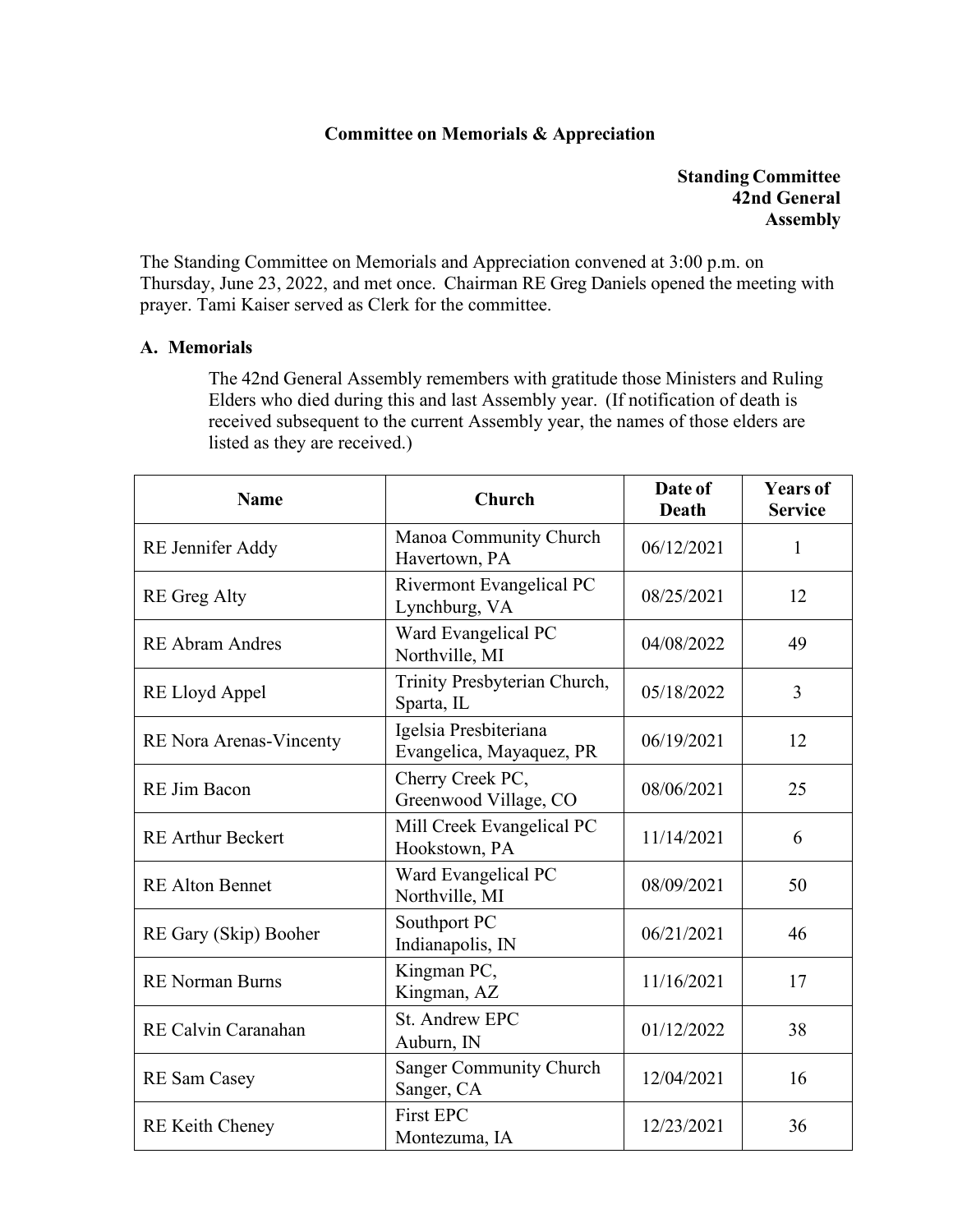| RE Evelyn Coco             | First Presbyterian Church,<br>Baton Rouge, LA              | 07/13/2021 | 3       |
|----------------------------|------------------------------------------------------------|------------|---------|
| <b>RE</b> Ronald Davis     | <b>Eastminster Church</b><br>Wichita, KS                   | 03/17/2022 | 32      |
| <b>RE Betty Dreyer</b>     | First Presbyterian Church<br>Bentleyville, PA              | 01/14/2021 | 25      |
| <b>RE Carole DuPertuis</b> | First Presbyterian Church,<br>Fresno, CA                   | 08/02/2021 | 3       |
| TE David Etheridge         | Saint Andrews Presbyterian<br>Church, Lynchburg, VA        | 06/22/2021 | Unknown |
| TE David Flaig             | Sun Grove Church (Out of<br>Bounds), Elk Grove, CA         | 09/24/2021 | 25      |
| <b>RE</b> Phillip Foreman  | <b>Big Creek PC</b><br>Hannibal, MO                        | 01/10/2022 | 50      |
| <b>RE Robert Goodman</b>   | GracePoint Church,<br>Dubuque, IA                          | 12/10/2021 | 63      |
| <b>RE</b> Connie Groff     | Little Britain PC<br>Peach Bottom, PA                      | 06/13/2022 | 43      |
| RE Noel Hildebrand         | Sanger Community Church<br>Sanger, CA                      | 12/20/2020 | 11      |
| RE John Hocker             | Fourth Presbyterian Church,<br>Bethesda, MD                | 08/19/2020 | 5       |
| RE Bill Hoetger            | <b>Tyrone Covenant PC</b><br>Fenton, MI                    | 11/23/2021 | 3       |
| TE Robert H. Horel         | First Presbyterian,<br>Meridian, MI                        | 05/27/2022 | 55      |
| RE Norman Jackson          | Ward Church<br>Northville, MI                              | 05/26/2022 | 30      |
| <b>RE</b> Roy Kane         | Southport PC,<br>Indianapolis, IN                          | 03/18/2022 | 39      |
| RE Jay Kanzleiter          | Mountville PC,<br>Portersville, PA                         | 11/28/2021 | 15      |
| <b>RE</b> Scott Kayser     | Cherry Creek PC,<br>Grennwood Village, CO                  | 06/04/2022 | 40      |
| <b>RE Robert Klassen</b>   | Fourth Presbyterian Church,<br>Bethesda, MD                | 09/10/2021 | 15      |
| RE Bernard (Bud) Lacey     | Parkdale Community<br>Parkdale, OR                         | 04/30/2022 | 21      |
| RE Paul Lewan              | Cherry Hills Community<br>Highlands Ranch, CO              | 12/26/221  | 6       |
| RE Barbara Mansfield       | Ward Evangelical<br>Presbyterian Church,<br>Northville, MI | 07/29/2021 | 42      |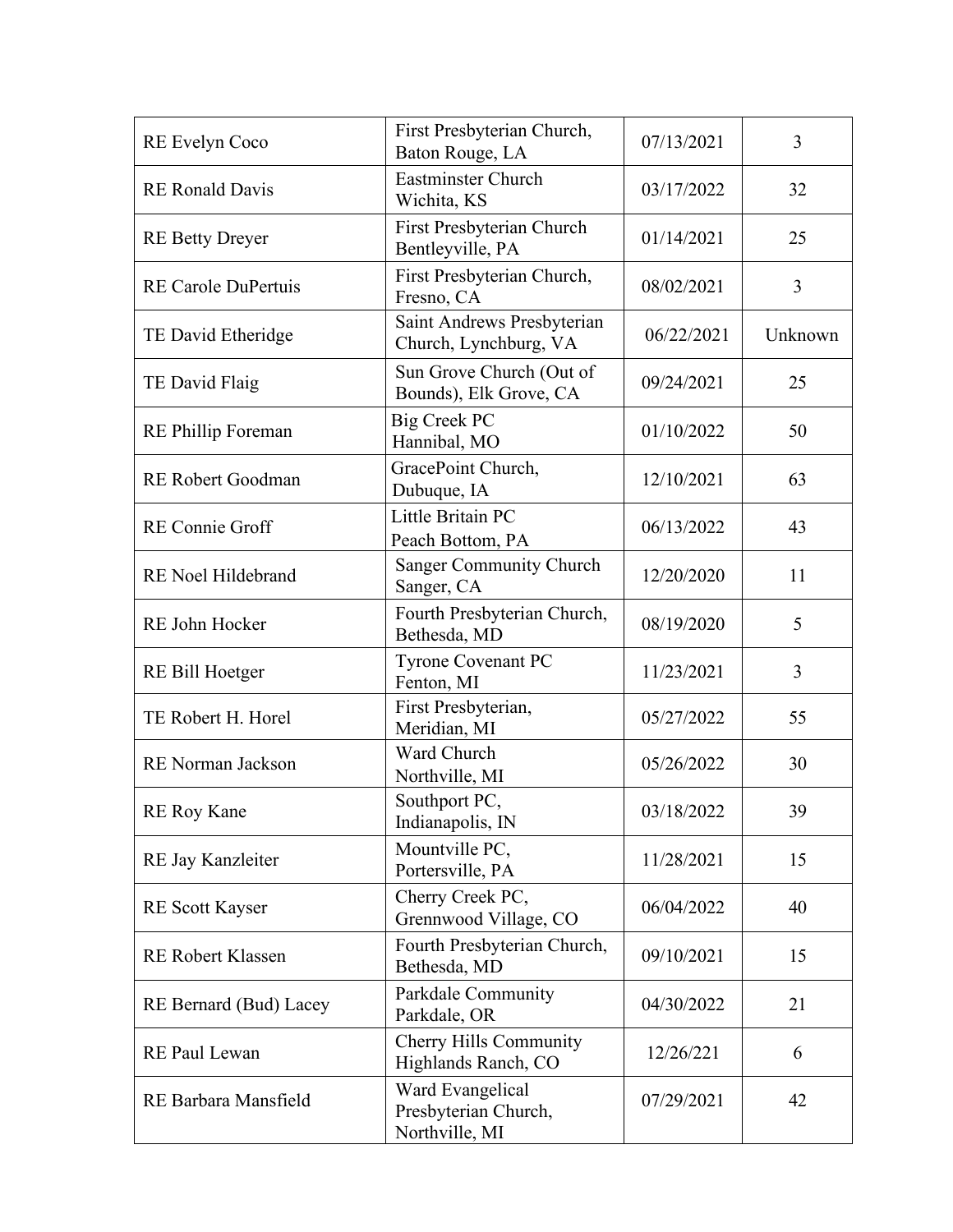| RE John Calvin Manon<br>Former Midwest Stated Clerk | St. Andrew EPC<br>Auburn, IN                             | 03/04/2022 | 44      |
|-----------------------------------------------------|----------------------------------------------------------|------------|---------|
| <b>RE Jean McCarter</b>                             | <b>Covenant PC</b><br>Tallahassee, FL                    | 09/01/2021 | 10      |
| RE Don Miller                                       | <b>Eastminster Church</b><br>Wichita, KS                 | 11/25/2021 | 5       |
| <b>RE Robert Miller</b>                             | <b>Centerpoint Community</b><br>Church,<br>Roseville, CA | 10/21/2021 | 3       |
| <b>RE Richard Monsour</b>                           | Covenant Presbyterian<br>Church, Jackson, MS             | 05/15/2022 | 40      |
| RE John Moody                                       | <b>Eastminster Church</b><br>Wichita, KS                 | 12/27/2021 | 43      |
| <b>RE Betty Muellich</b>                            | GracePoint Church,<br>Dubuque, IA                        | 12/24/2021 | 52      |
| <b>RE Jim Ohlemacher</b>                            | Hope Church,<br>San Antonio, TX                          | 10/29/2021 | 6       |
| TE Joseph Pallikkathayil                            | <b>Brookdale PC</b><br>St. Joseph, MO                    | 12/12/21   | 48      |
| <b>RE Charles Palumbo</b>                           | Park Avenue Community<br>Somerdale, NJ                   | 09/19/2021 | 11      |
| <b>RE</b> Helen Parish                              | <b>Eastminister Church</b><br>Wichita, KS                | 10/10/2021 | Unknown |
| RE John Peper                                       | Cherry Creek PC,<br>Greenwood Village, CO                | 08/23/2021 | 30      |
| <b>TE Bruce Powell</b>                              | Siler Presbyterian Church,<br>Matthews, NC               | 12/20/2021 | 8       |
| RE Phillip Saif                                     | Fourth Presbyterian Church,<br>Bethesda, MD              | 11/18/2020 | 5       |
| RE Carmen M. Salas Santiago                         | Igelisia Presbiteriana<br>Evangelica, Mayaquez, PR       | 08/16/2021 | 3       |
| <b>RE Gary Sharpe</b>                               | Siler Presbyterian Church,<br>Matthews, NC               | 11/11/2019 | 46      |
| <b>TE Christian Smith</b>                           | <b>GracePoint Community</b><br>Church, Littleton, CO     | 12/17/2021 | $25+$   |
| <b>RE Bob Stadelhoffer</b>                          | Fourth Presbyterian Church,<br>Bethesda, MD              | 05/20/2021 | 15      |
| <b>RE</b> Graham Thompson                           | First Presbyterian Church,<br>Baton Rouge, LA            | 11/01/2021 | 26      |
| Candida Ventos-Aquino                               | Iglesia Presbiteriana<br>Evangelica, Mayauez, PR         | 09/05/2021 | 12      |
| <b>RE Nancy Wallace</b>                             | Grace Community PC<br>Weed, CA                           | 07/28/2021 | 10      |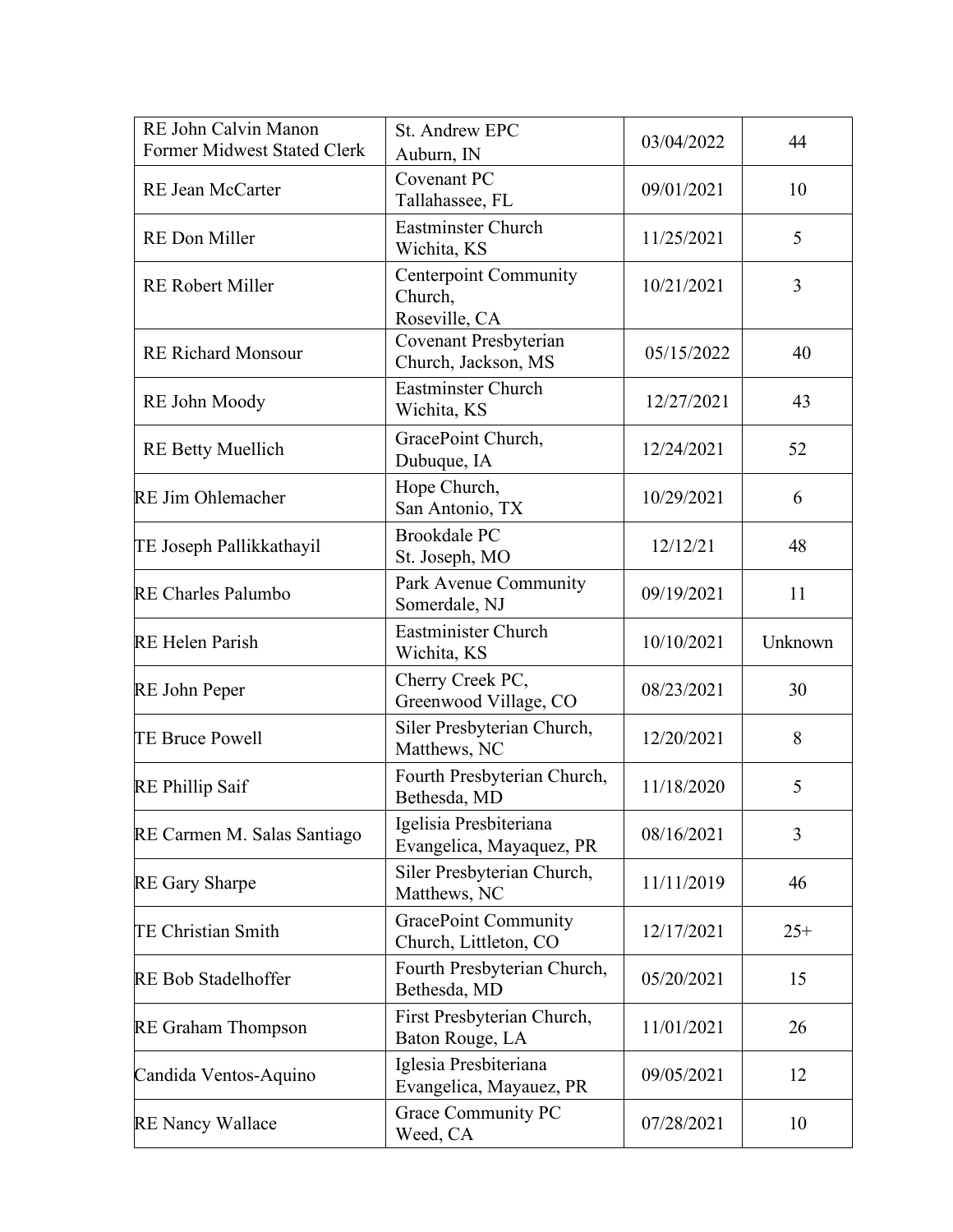| RE David P. Wilson        | Parkway PC<br>Tacoma, WA          | 09/27/2021 | 29 |
|---------------------------|-----------------------------------|------------|----|
| RE John Wilson            | Southport PC<br>Indianapolis, IN  | 11/07/2021 | 39 |
| <b>RE Raymond Wlochal</b> | GracePoint Church,<br>Dubuque, IA | 12/01/2021 | 23 |

## **B. Appreciation**

The Assembly expresses its heartfelt appreciation to Ward Evangelical Presbyterian Church Northville, MI, its senior pastor Scott McKee, the staff, and the many volunteers who had a part in welcoming us to this Assembly.

We express our gratitude to the fine Leadership Institute instructors. We thank the outgoing moderator, Teaching Elder Brad Strait for his service this last year, and we thank incoming moderator, Ruling Elder, Rosemary Lukens. We also express our gratitude to the Stated Clerk Reverend Dr. Dean Weaver, and the General Assembly staff in Orlando for their year of service.

TE Isaac Gould closed the meeting with prayer.